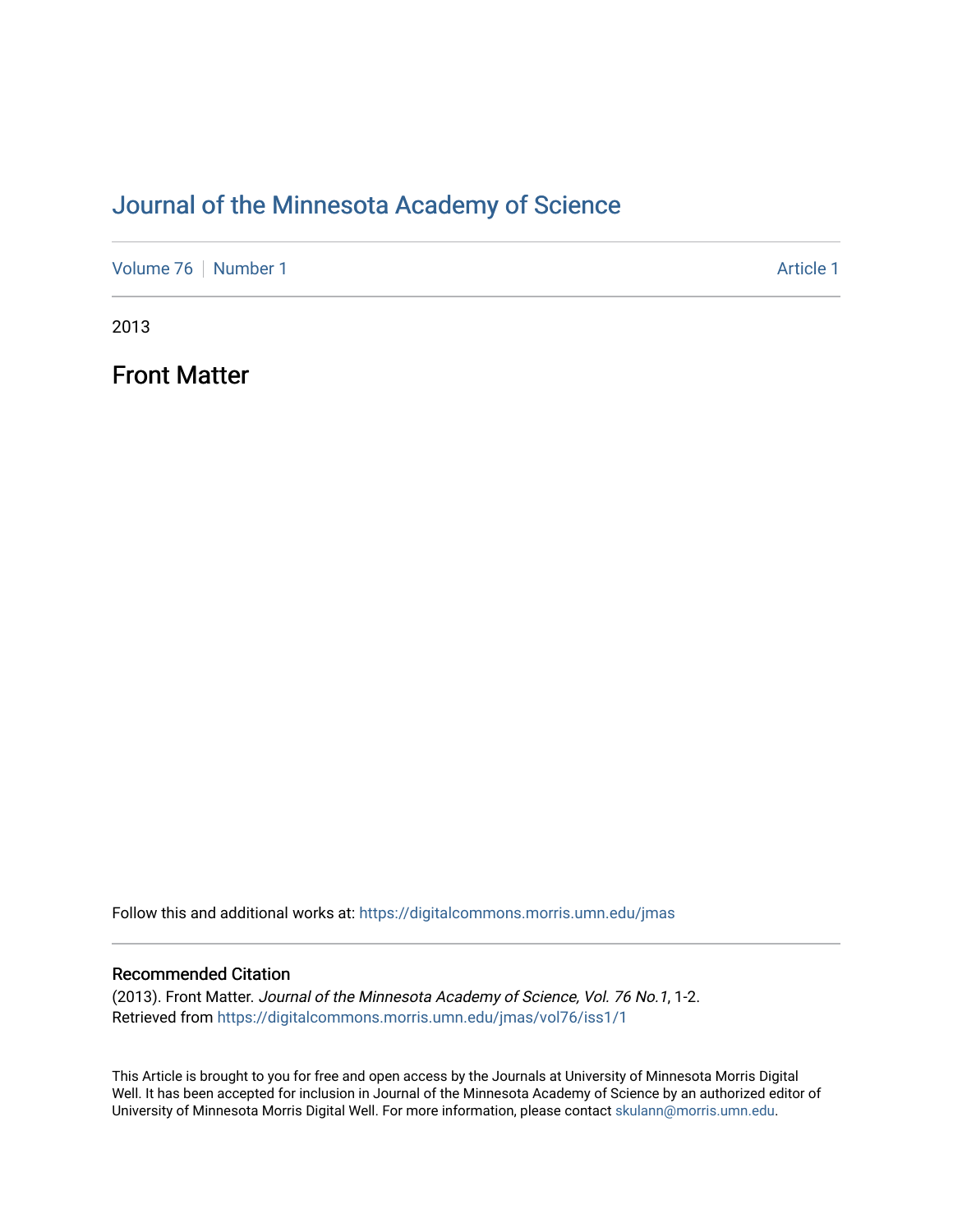#### **ANNUAL MEETING COORDINATOR**

Megan Buchanan

#### **ANNUAL MEETING COMMITTEE**

Jennifer Bankers-Fulbright, *Chair Augsburg College*

Aaron Broege *Winchell Symposium Co-Chair University of Minnesota*

Vivian Feng *Winchell Symposium Co-Chair Augsburg College*

> Matthew Beckman *Augsburg College*

Arlin Gyberg *Augsburg College*

Kathryn Hanna *University of Minnesota, Twin Cities*

> Heather Hultquist *Augsburg College*

> David Murr *Augsburg College*

> Kirsten O'Brien *Augsburg College*

> Dixie Shafer *Augsburg College*

Wayne Wolsey *Macalester College*

# **Journal of the** MINNESOTA ACADEMY OF SCIENCE

**Vol. 76 Spring 2013**

#### **TABLE OF CONTENTS**

*MAS Board, Mission, and Programs .........................................* 2

*Undergraduate Symposia Abstracts...........................................* 3

Copyright © 2013 by the Minnesota Academy of Science

Published by the Minnesota Academy of Science, 8700 W. 36th Street, Suite 114W, Box 25, St. Louis Park, MN 55426. For membership information, visit the Academy Web site at *www.mnacadsci.org*

The Minnesota Academy of Science is affiliated with the American Association for the Advancement of Science.

*The Minnesota Academy of Science does not take a stand on issues that may be discussed in articles published in the* Journal*. Readers should bear in mind that views expressed in these articles are strictly those of the authors.*

*Address Editorial Correspondence to:* Editor, Minnesota Academy of Science, 8700 W. 36th Street, Suite 114W, Box 25, St. Louis Park, MN 55426